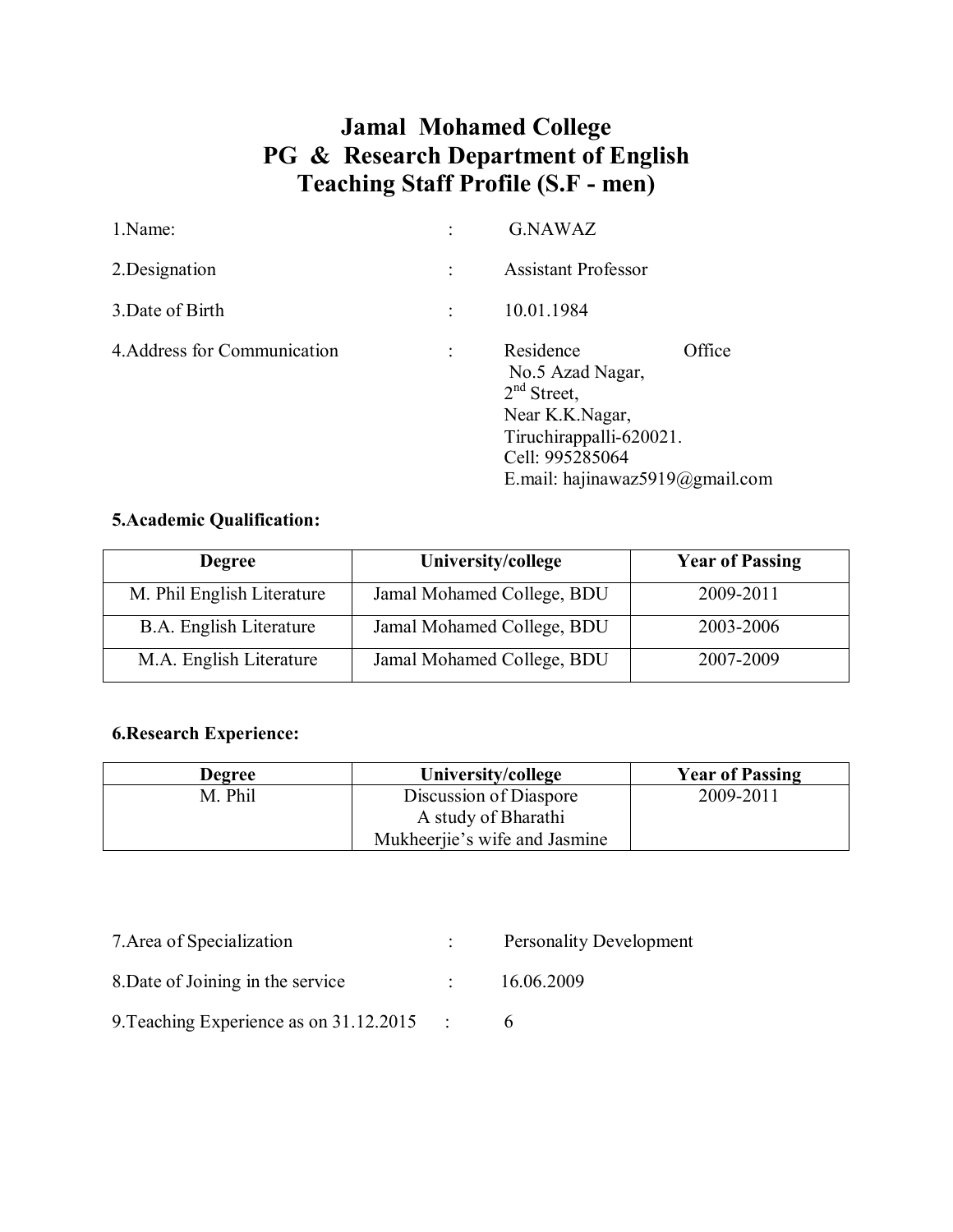#### 10.Service in Jamal Mohamed College

| S.No                               | esignation              | ' ears | onths<br>$\sqrt{ }$ |
|------------------------------------|-------------------------|--------|---------------------|
|                                    | Professor<br>.ssistant- |        |                     |
| $\sim$ $\sim$ $\sim$ $\sim$ $\sim$ |                         |        |                     |

10.Subjects taught:

| S.No | UG                                                   | PG | <b>M.Phil</b> |
|------|------------------------------------------------------|----|---------------|
|      | Part-II ENGLISH<br>PROSE, Poetry                     | -- | --            |
|      | ENG Language Teaching<br>Hel, Personality Department |    |               |

#### **Additional Qualification if any:**

- 1.Diploma in Computer Application
- 2.Typewriting English has passed in second class at the Government Technical Examinations held in February 2001.

Conference - Seminar attended without presenting papers

11.Participated in the one day seminar on " Creating Competitiveness to excel in higher education – a Tom approach "Organized by Internal Quality Assurance. Cell Jamal Mohamed College (Autonomous) Tiruchirappalli- 20 on 8 Dec 2010

12.Participated in the one day State Level Seminar on "Gender Issues in Indian writing in English "held at Jamal Mohamed College (Autonomous) Trichirappalli -20 on  $20<sup>th</sup>$  January 2011.

13.Participated A one Day Seminar on "Teaching Learning And Research in Higher Education. Excellence and Beyond Excellence, Jamal Mohamed College (Autonomous) Tiruchirappalli-20 on  $7<sup>th</sup>$  March 2012.

14.Participated in the one day State Level workshop on soft Skills" Jamal Mohamed College (Autonomous) Tiruchirappalli. On 29 th Feb 2012.

15.Participated A National Seminar on EXAMINATION REFORMS at Jamal Mohamed College (Autonomous) Trichirappalli -620 020 on February 24.2012